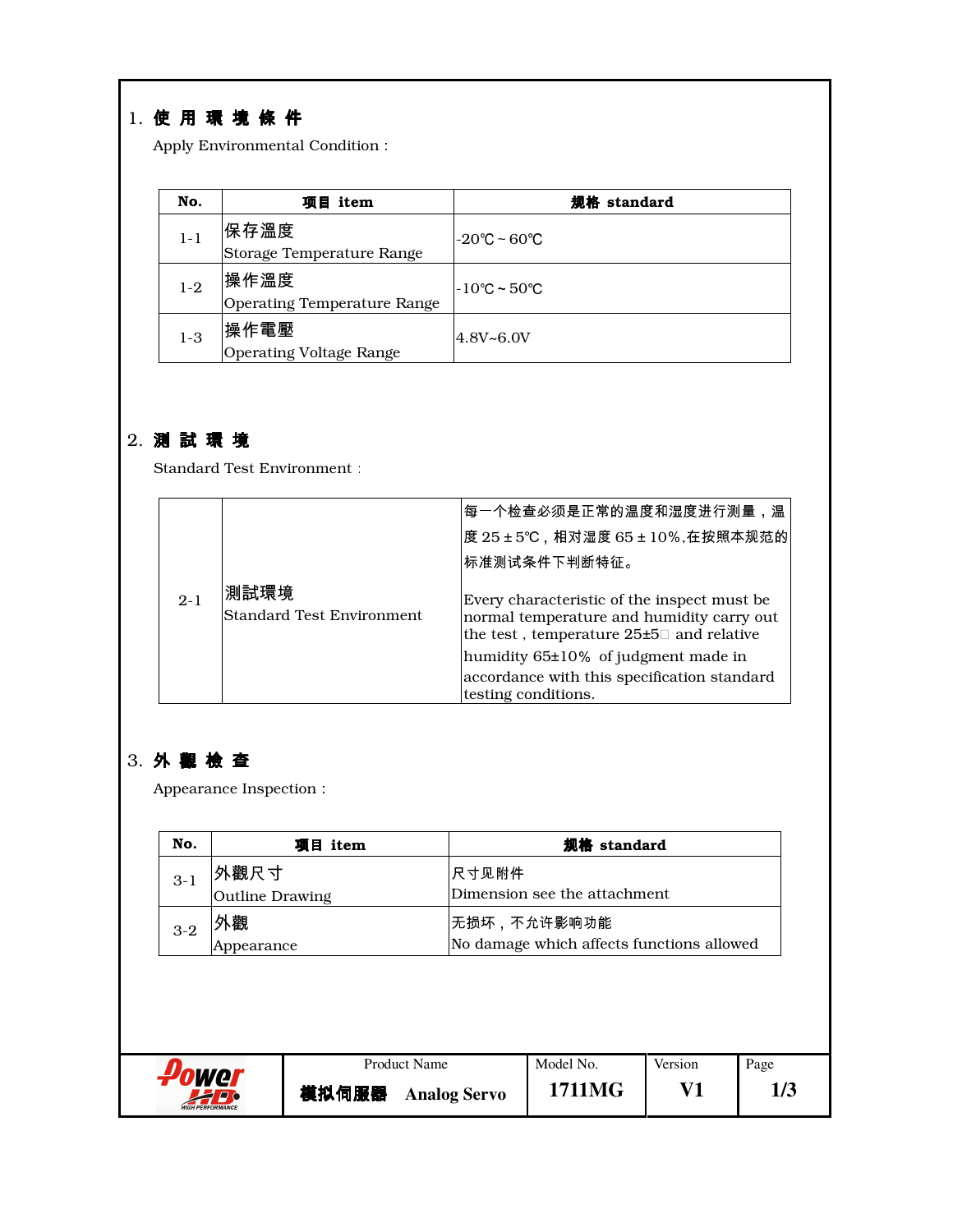#### 4. 電 氣 特 性

Electrical Specification (Function of the Performance):

| No.     | 项目 item                              | <b>4.8V</b>                   | 6.0V                          |
|---------|--------------------------------------|-------------------------------|-------------------------------|
| $4 - 1$ | 空載轉速<br>Operating speed (at no load) | $0.13 \text{ sec}/60^{\circ}$ | $0.11 \text{ sec}/60^{\circ}$ |
| $4 - 2$ | 空載電流<br>Running current (at no load) | $180 \text{ mA}$              | $240 \text{ mA}$              |
| $4 - 3$ | 停止扭力<br>Stall torque (at locked)     | $2.9$ kg-cm                   | $3.5 \text{ kg-cm}$           |
| $4 - 4$ | 停止電流<br>Stall current (at locked)    | 1400 mA                       | 1600 mA                       |
| $4 - 5$ | 待機電流<br>Idle current (at stopped)    | $5 \text{ mA}$                | $5 \text{ mA}$                |

注:项目 4-2 定义平均值时,伺服器无负荷运行

Note: Item 4-2 definition is average value when the servo running with no load

#### 5. 機 械 特 性

Mechanical Specification:

| No.     |                           | 项目 item                   |                                | 规格 standard                  |           |         |      |  |
|---------|---------------------------|---------------------------|--------------------------------|------------------------------|-----------|---------|------|--|
| $5 - 1$ | 外觀尺寸                      |                           |                                | 见附件                          |           |         |      |  |
|         |                           | <b>Overall Dimensions</b> |                                | See the drawing              |           |         |      |  |
| $5-2$   | 機構極限角度                    |                           |                                | $210^{\circ}$ ± $10^{\circ}$ |           |         |      |  |
|         | Limit angle               |                           |                                |                              |           |         |      |  |
| $5-3$   | 重量                        |                           |                                | $17.5 \pm 1g$                |           |         |      |  |
|         | Weight                    |                           |                                |                              |           |         |      |  |
| $5-4$   | 導線規格                      |                           |                                | $#26$ PVC                    |           |         |      |  |
|         |                           | Connector wire gauge      |                                |                              |           |         |      |  |
| $5-5$   | 導線長度                      |                           |                                | $250 \pm 5$ mm               |           |         |      |  |
|         |                           | Connector wire length     |                                |                              |           |         |      |  |
|         | 舵片規格                      |                           |                                |                              |           |         |      |  |
|         | $5-6$<br>Horn gear spline |                           | 24T                            |                              |           |         |      |  |
| $5 - 7$ |                           | 舵片種類                      |                                | 十字,圆盘,大十字,条型                 |           |         |      |  |
|         | Horn type                 |                           | Cross, Disk, Big Cross, Double |                              |           |         |      |  |
| $5-8$   |                           | 減速比<br>Reduction ratio    |                                | 1/378                        |           |         |      |  |
|         |                           |                           |                                |                              |           |         |      |  |
|         |                           | <b>Product Name</b>       |                                |                              | Model No. | Version | Page |  |
|         |                           |                           |                                |                              |           |         |      |  |
|         |                           | 模拟伺服器 Analog Servo        |                                |                              | 1711MG    | V1      | 2/3  |  |